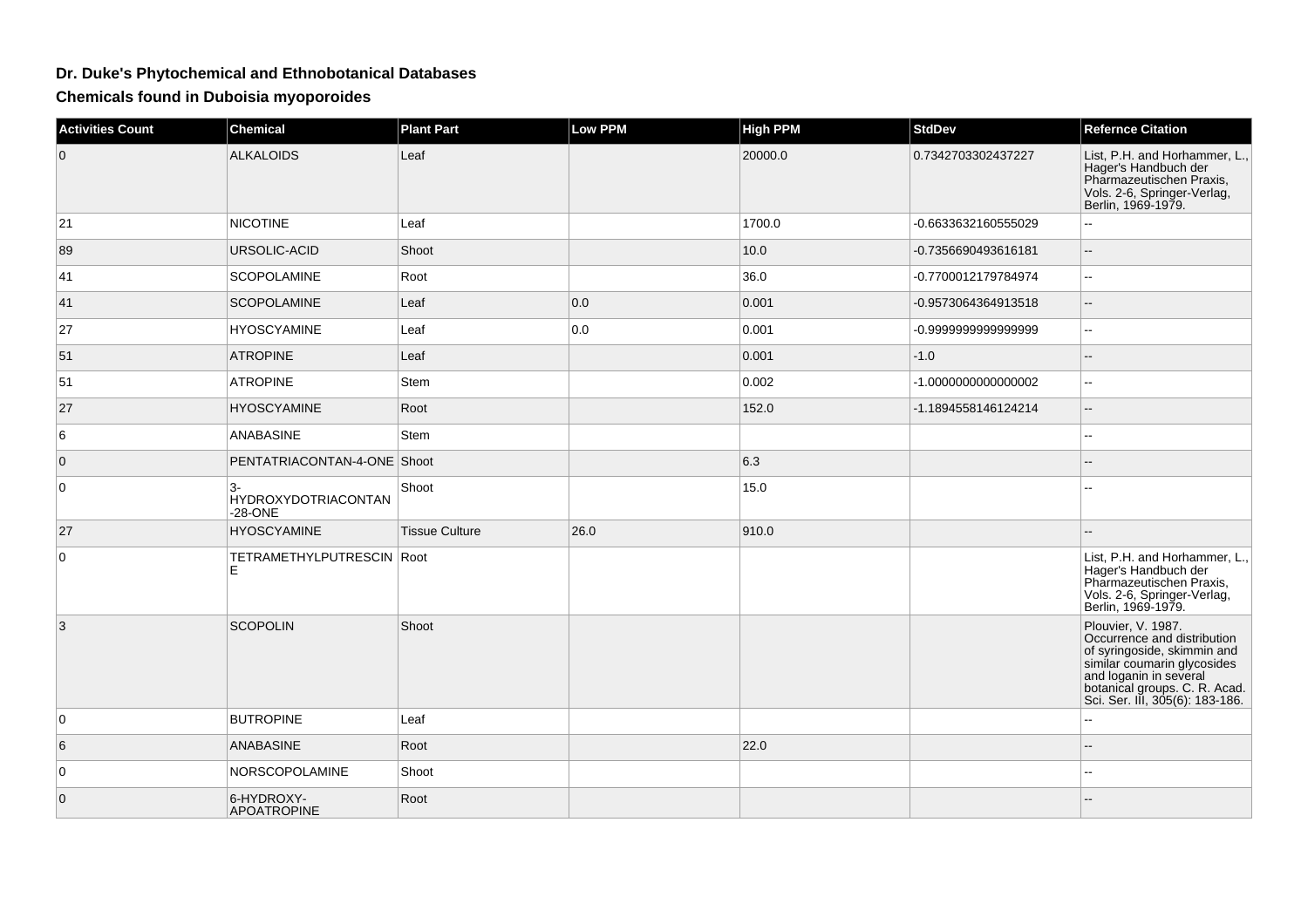| <b>Activities Count</b> | Chemical              | <b>Plant Part</b>      | Low PPM | <b>High PPM</b> | StdDev | <b>Refernce Citation</b>                                                                                                                                                                                      |
|-------------------------|-----------------------|------------------------|---------|-----------------|--------|---------------------------------------------------------------------------------------------------------------------------------------------------------------------------------------------------------------|
| 44                      | <b>SCOPOLETIN</b>     | Shoot                  |         |                 |        | Plouvier, V. 1987.<br>Occurrence and distribution<br>of syringoside, skimmin and<br>similar coumarin glycosides<br>and loganin in several<br>botanical groups. C. R. Acad.<br>Sci. Ser. III, 305(6): 183-186. |
| $\overline{0}$          | <b>APOHYOSCINE</b>    | Leaf                   |         |                 |        |                                                                                                                                                                                                               |
| 27                      | <b>HYOSCYAMINE</b>    | Stem                   |         | 0.001           |        | $\sim$                                                                                                                                                                                                        |
| $\mathbf 0$             | <b>NORNICOTINE</b>    | Stem                   |         |                 |        |                                                                                                                                                                                                               |
| 6                       | ANABASINE             | Leaf                   | 0.0     | 0.002           |        | $\sim$                                                                                                                                                                                                        |
| $\overline{0}$          | (-)-PELLETIERINE      | Plant                  |         |                 |        | Jeffery B. Harborne and H.<br>Baxter, eds. 1983.<br>Phytochemical Dictionary. A<br>Handbook of Bioactive<br>Compounds from Plants.<br>Taylor & Frost, London. 791<br> pp.                                     |
| 0                       | <b>HYGRINE</b>        | Leaf                   |         | 1900.0          |        | $\mathbf{u}$                                                                                                                                                                                                  |
| $\overline{0}$          | <b>POROIDINE</b>      | Leaf                   |         |                 |        | List, P.H. and Horhammer, L.,<br>Hager's Handbuch der<br>Pharmazeutischen Praxis,<br>Vols. 2-6, Springer-Verlag,<br>Berlin, 1969-1979.                                                                        |
| 41                      | <b>SCOPOLAMINE</b>    | <b>Sprout Seedling</b> |         |                 |        |                                                                                                                                                                                                               |
| 51                      | <b>ATROPINE</b>       | Root                   |         |                 |        |                                                                                                                                                                                                               |
| 0                       | <b>ACETOXYTROPINE</b> | Root                   |         |                 |        | $\overline{a}$                                                                                                                                                                                                |
| $\overline{0}$          | <b>NORNICOTINE</b>    | Root                   |         | 32.0            |        |                                                                                                                                                                                                               |
| 6                       | ANABASINE             | <b>Sprout Seedling</b> |         |                 |        |                                                                                                                                                                                                               |
| $\overline{0}$          | <b>VALTROPINE</b>     | Shoot                  |         |                 |        |                                                                                                                                                                                                               |
| 0                       | <b>HYGRINE</b>        | Root                   |         |                 |        | $\sim$                                                                                                                                                                                                        |
| $\overline{0}$          | <b>NORNICOTINE</b>    | Leaf                   | 0.0     | 0.001           |        |                                                                                                                                                                                                               |
| 41                      | <b>SCOPOLAMINE</b>    | Stem                   |         |                 |        |                                                                                                                                                                                                               |
| $\overline{0}$          | APOSCOPOLAMINE        | Root                   |         |                 |        |                                                                                                                                                                                                               |
| $\mathsf 0$             | <b>ACETYLTROPINE</b>  | Leaf                   |         |                 |        | List, P.H. and Horhammer, L.,<br>Hager's Handbuch der<br>Pharmazeutischen Praxis,<br>Vols. 2-6, Springer-Verlag,<br>Berlin, 1969-1979.                                                                        |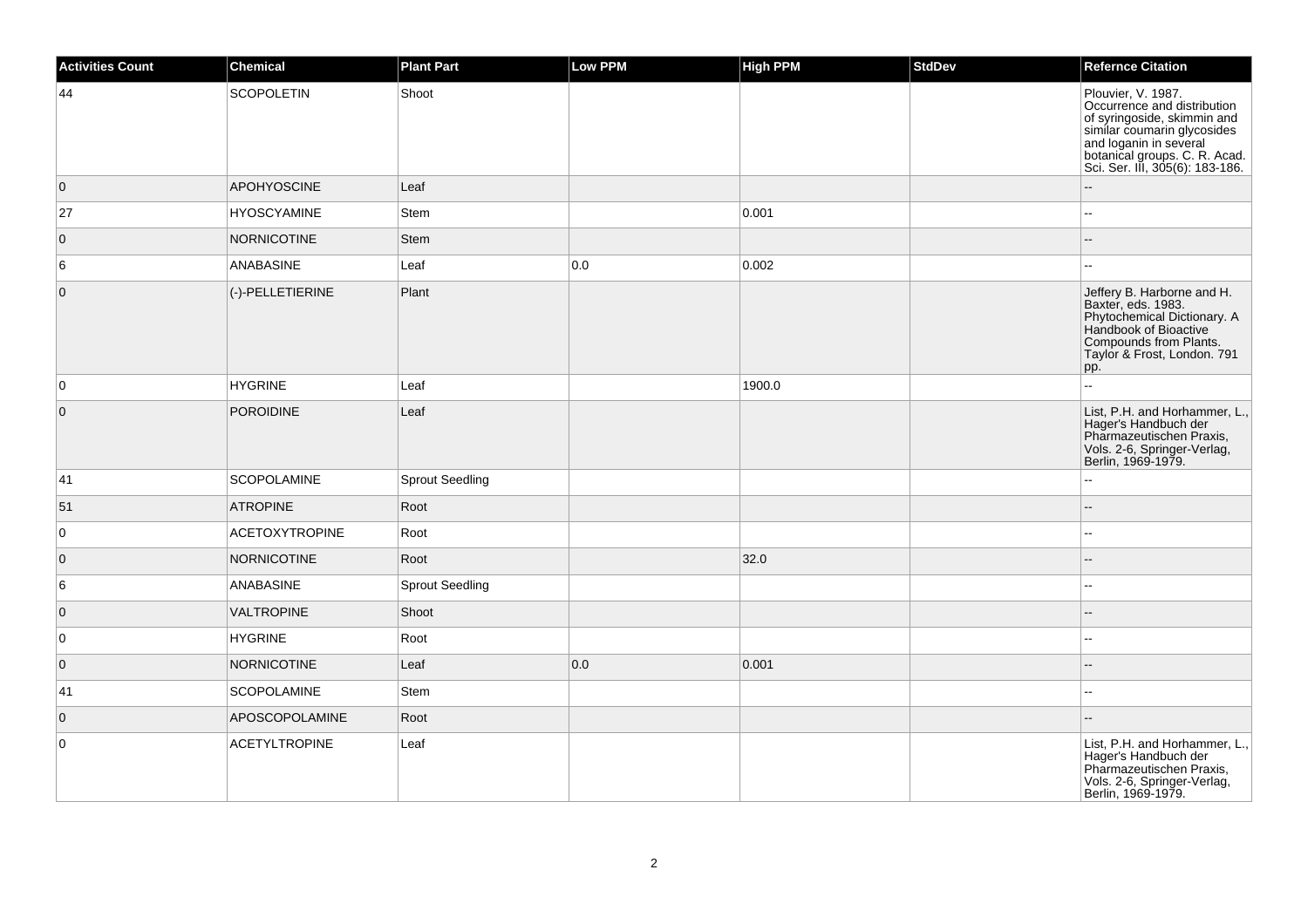| <b>Activities Count</b> | Chemical                              | <b>Plant Part</b>      | Low PPM | <b>High PPM</b> | StdDev | <b>Refernce Citation</b> |
|-------------------------|---------------------------------------|------------------------|---------|-----------------|--------|--------------------------|
| $\overline{0}$          | 3-ALPHA-<br>TIGLOYLOXYTROPANE         | Shoot                  |         |                 |        | --                       |
| 0                       | NORNICOTINE                           | <b>Sprout Seedling</b> |         |                 |        |                          |
| $\overline{0}$          | ALPHA-POROIDINE                       | Shoot                  |         |                 |        |                          |
| 0                       | VALEROIDINE                           | Shoot                  |         |                 |        |                          |
| $\overline{0}$          | HENTRIACONTANYL-<br>TETRATACONTANOATE | Shoot                  |         | 90.0            |        | --                       |
| 0                       | NORHYOSCYAMINE                        | Leaf                   |         |                 |        | $\overline{a}$           |
| 41                      | <b>SCOPOLAMINE</b>                    | Shoot                  |         |                 |        |                          |
| 0                       | APOSCOPOLAMINE                        | Leaf                   |         |                 |        |                          |
| $\overline{0}$          | 6-HYDROXYHYOSCYAMINE Leaf             |                        |         |                 |        |                          |
| 0                       | NORATROPINE                           | Shoot                  |         |                 |        |                          |
| $\overline{0}$          | <b>ACETYLATROPINE</b>                 | Root                   |         |                 |        | --                       |
| 0                       | <b>FATTY-ACIDS</b>                    | Leaf                   |         |                 |        |                          |
| $\overline{0}$          | APOSCOPOLAMINE                        | Shoot                  |         |                 |        |                          |
| 0                       | 6-BETA-<br><b>HYDROXYHYOSCYAMINE</b>  | Root                   |         |                 |        |                          |
| 21                      | <b>NICOTINE</b>                       | <b>Sprout Seedling</b> |         |                 |        |                          |
| 0                       | VALTROPINE                            | Leaf                   |         |                 |        |                          |
| $\overline{0}$          | <b>TROPINONE</b>                      | Root                   |         |                 |        |                          |
| 0                       | DOTRIACONTAN-1-OL                     | Shoot                  |         | 14.0            |        | $\overline{a}$           |
| $\overline{0}$          | L-ANABASINE                           | Leaf                   |         |                 |        |                          |
| 41                      | <b>SCOPOLAMINE</b>                    | <b>Tissue Culture</b>  | 76.0    | 3929.0          |        | $\overline{a}$           |
| $ 2\rangle$             | <b>APOATROPINE</b>                    | Root                   |         |                 |        |                          |
| 0                       | 6-BETA-<br><b>HYDROXYHYOSCYAMINE</b>  | Leaf                   |         |                 |        |                          |
| 21                      | <b>NICOTINE</b>                       | <b>Stem</b>            |         |                 |        |                          |
| 0                       | VALEROIDINE                           | Root                   |         |                 |        | $\sim$                   |
| $\overline{0}$          | <b>TROPINE-NONANOATE</b>              | Leaf                   |         |                 |        |                          |
| 0                       | <b>CUSCOHYGRINE</b>                   | Root                   |         |                 |        |                          |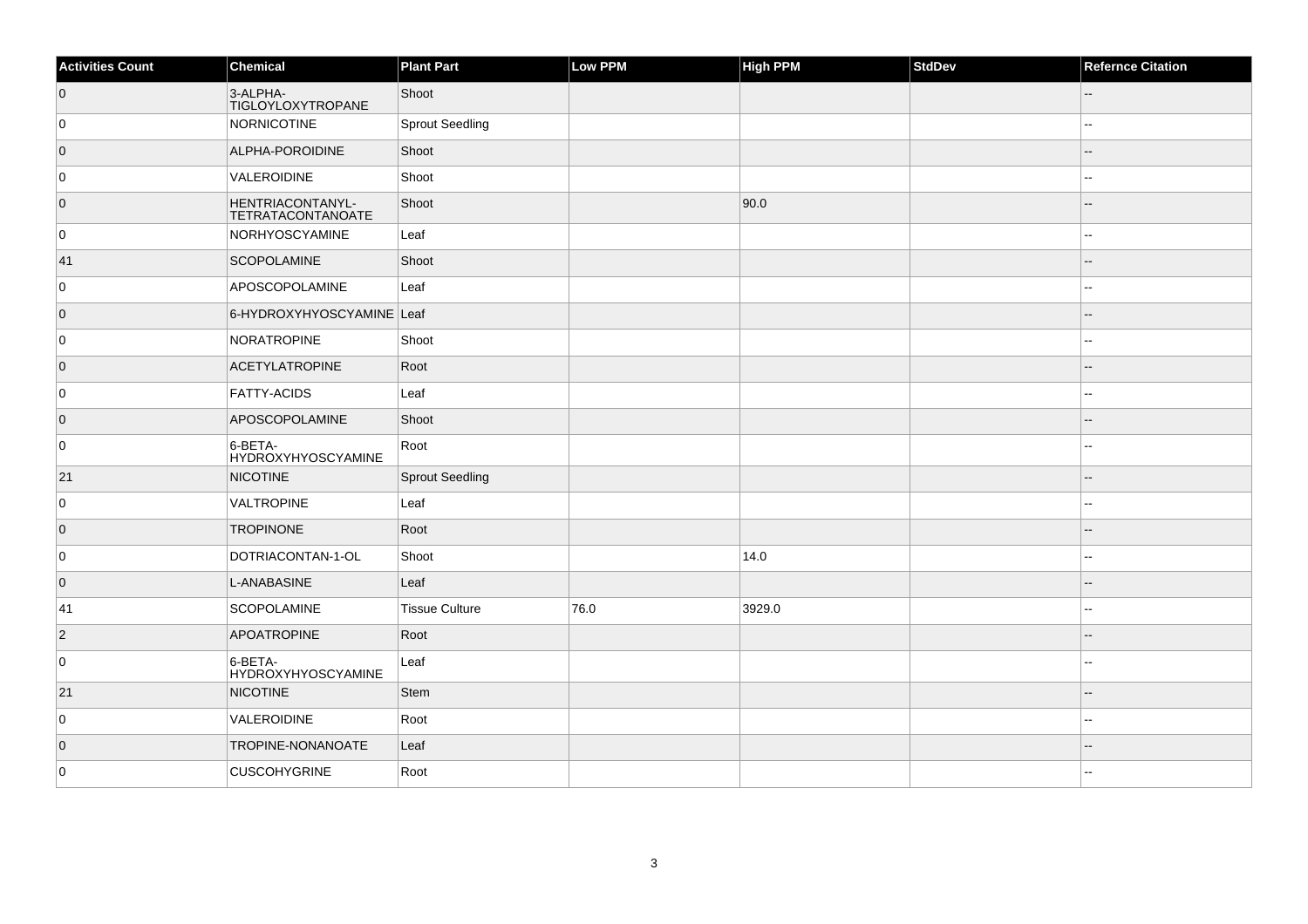| <b>Activities Count</b> | <b>Chemical</b>                            | <b>Plant Part</b>      | Low PPM | <b>High PPM</b> | StdDev | <b>Refernce Citation</b>                                                                                                               |
|-------------------------|--------------------------------------------|------------------------|---------|-----------------|--------|----------------------------------------------------------------------------------------------------------------------------------------|
| $\overline{0}$          | <b>ISOPOROIDINE</b>                        | Leaf                   |         |                 |        | List, P.H. and Horhammer, L.,<br>Eager's Handbuch der<br>Pharmazeutischen Praxis,<br>Vols. 2-6, Springer-Verlag,<br>Berlin, 1969-1979. |
| $\overline{2}$          | APOATROPINE                                | Leaf                   |         |                 |        |                                                                                                                                        |
| 41                      | <b>SCOPOLAMINE</b>                         | Plant                  |         |                 |        | $-$                                                                                                                                    |
| 0                       | (-)-HYOSCYAMINE                            | <b>Tissue Culture</b>  |         |                 |        | --                                                                                                                                     |
| 21                      | <b>NICOTINE</b>                            | Root                   |         |                 |        | --                                                                                                                                     |
| $\overline{0}$          | VALERODININE                               | Leaf                   |         |                 |        | List, P.H. and Horhammer, L.,<br>Hager's Handbuch der<br>Pharmazeutischen Praxis,<br>Vols. 2-6, Springer-Verlag,<br>Berlin, 1969-1979. |
| $\vert$ 1               | <b>TROPINE</b>                             | Leaf                   |         |                 |        | --                                                                                                                                     |
| 21                      | <b>CHLOROPHYLL</b>                         | Leaf                   |         |                 |        |                                                                                                                                        |
| $\overline{0}$          | ANTABASINE                                 | Stem                   |         |                 |        |                                                                                                                                        |
| $\overline{0}$          | PROPIONYL-OXYTROPANE Root                  |                        |         |                 |        |                                                                                                                                        |
| $\overline{0}$          | 6-METHYL-<br>DOTRIACONTANE                 | Shoot                  |         | 833.0           |        |                                                                                                                                        |
| 27                      | <b>HYOSCYAMINE</b>                         | <b>Sprout Seedling</b> |         |                 |        |                                                                                                                                        |
| $\overline{0}$          | <b>TIGLOYLTROPINE</b>                      | Leaf                   |         |                 |        | List, P.H. and Horhammer, L.,<br>Hager's Handbuch der<br>Pharmazeutischen Praxis,<br>Vols. 2-6, Springer-Verlag,<br>Berlin, 1969-1979. |
| $\overline{1}$          | <b>TROPINE</b>                             | Root                   |         |                 |        |                                                                                                                                        |
| $\overline{0}$          | <b>BUTROPINE</b>                           | Shoot                  |         |                 |        | --                                                                                                                                     |
| 0                       | <b>HYOSCINE</b>                            | <b>Sprout Seedling</b> |         |                 |        | $\overline{a}$                                                                                                                         |
| $\overline{0}$          | ANATABINE                                  | Leaf                   |         |                 |        |                                                                                                                                        |
| 0                       | PHOSPHODIESTERASE                          | <b>Tissue Culture</b>  |         |                 |        | ۵.                                                                                                                                     |
| $\overline{0}$          | $8-$<br>HYDROXYDOTRIACONTAN<br>$-30 - ONE$ | Shoot                  |         | $ 2.0\rangle$   |        |                                                                                                                                        |
| 27                      | <b>HYOSCYAMINE</b>                         | Shoot                  |         |                 |        | $\overline{a}$                                                                                                                         |